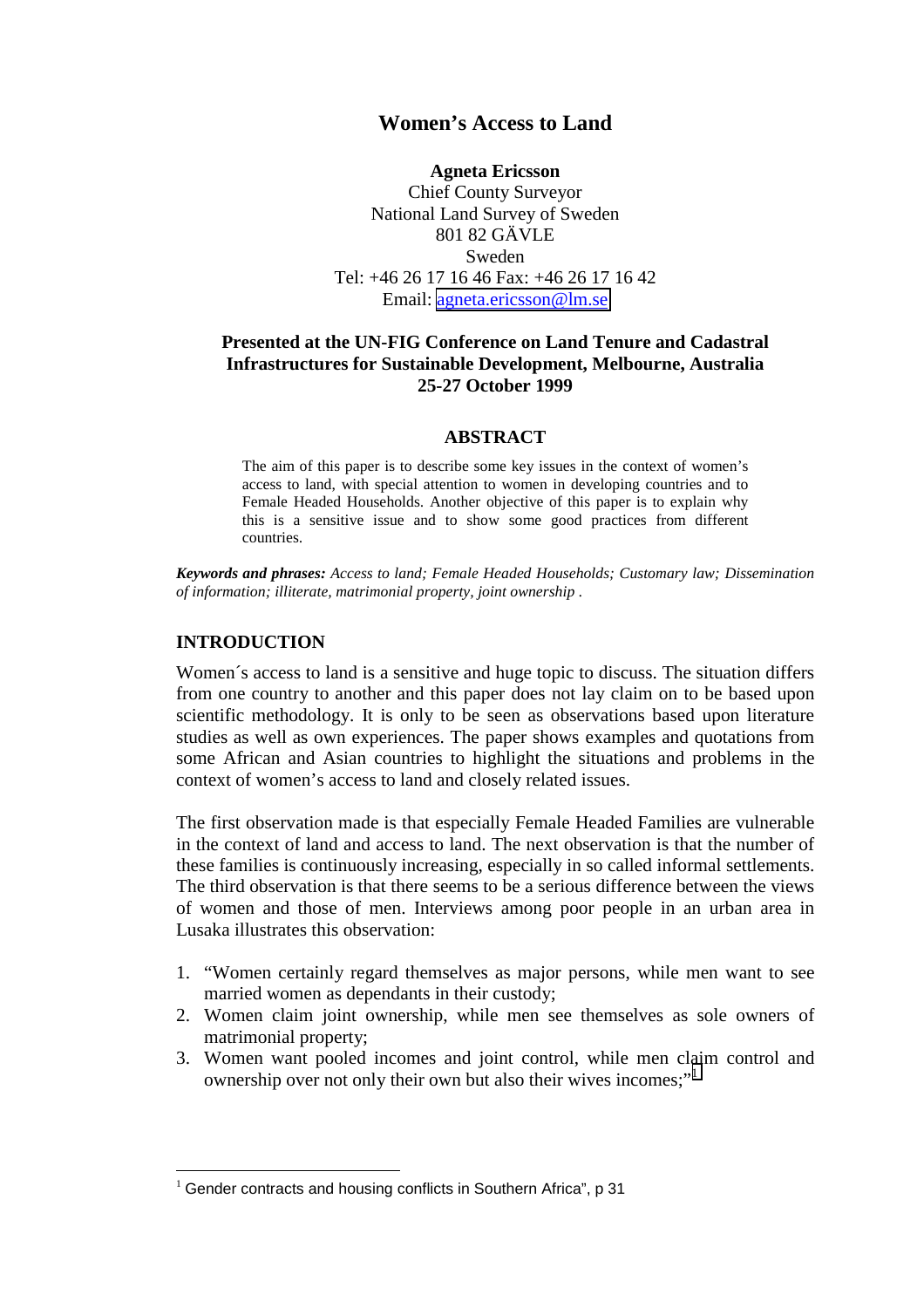### **WHY ACCESS TO LAND?**

All human beings relay upon access to land in one way or another. The land supplies us with food and a place to live in. Without land, no human beings. Even in prehistoric times people relied upon access to land. They were hunters and the animals they hunted needed a lot of space to be able to survive. Later on, the population increased and people began to cultivate land to support their families. Through out the years, different systems have been developed to supply the population with land. The methods to carry out land allocations and land policies have changed over the time and differs from country to country. The basic objective, although, is the same, namely, to satisfy a growing population with enough space for food production and shelter as well as to provide taxes to the state/dictator/empire etc.

## **KEY ISSUES REGARDING WOMEN'S ACCESS TO LAND IN DEVELOPING COUNTRIES**

Women's access to land may not be a key issue as long as the old structures in society prevail. The families divide their responsibilities between husband and wife according to their conditions, needs and traditions. The husband usually takes care of the family's economy and land matters and the woman of the household and children. From the society's point of view, the husband generally is seen as the head of the family. If the family owns a piece of land, the title is mostly in the name of the husband. The old structures usually includes some kind of welfare system e.g. for parents and other relatives.

The big problems occur when the old structures fall apart and when the "welfare systems" break down. This is exactly what is happening today. All over the world, urban areas expand uncontrolled and informal settlements grow bigger every day. Families are separated and the amount of female-headed families are continuously increasing. Female headed families are estimated to be about one third of the households<sup>2</sup>. Therefore, we can not relay upon the old systems and we have to analyse the consequences of this fact.

Women's Access to land is a sensitive issue. Men, not only from developing countries, often feel threatened when these questions are discussed. Land and access to land is a matter of power, why would we otherwise have wars! The more land, the more power, so why would men like to share the power with women? On the other hand, women in general do not care about power or access to land as long as the family is intact. But, in case of divorce or if the husband dies or disappears, a woman's situation becomes totally changed. The life becomes very unsure. In many countries the woman finds herself without any kind of property and no place to stay in. Often, her only choice is to go back to her own family.

### **When does women's access to land become an issue?**

The following quotations give examples of WHEN access to land becomes an issue:

 2 Indicator Programme, Monitoring Human Settlements, Volume 4, p 5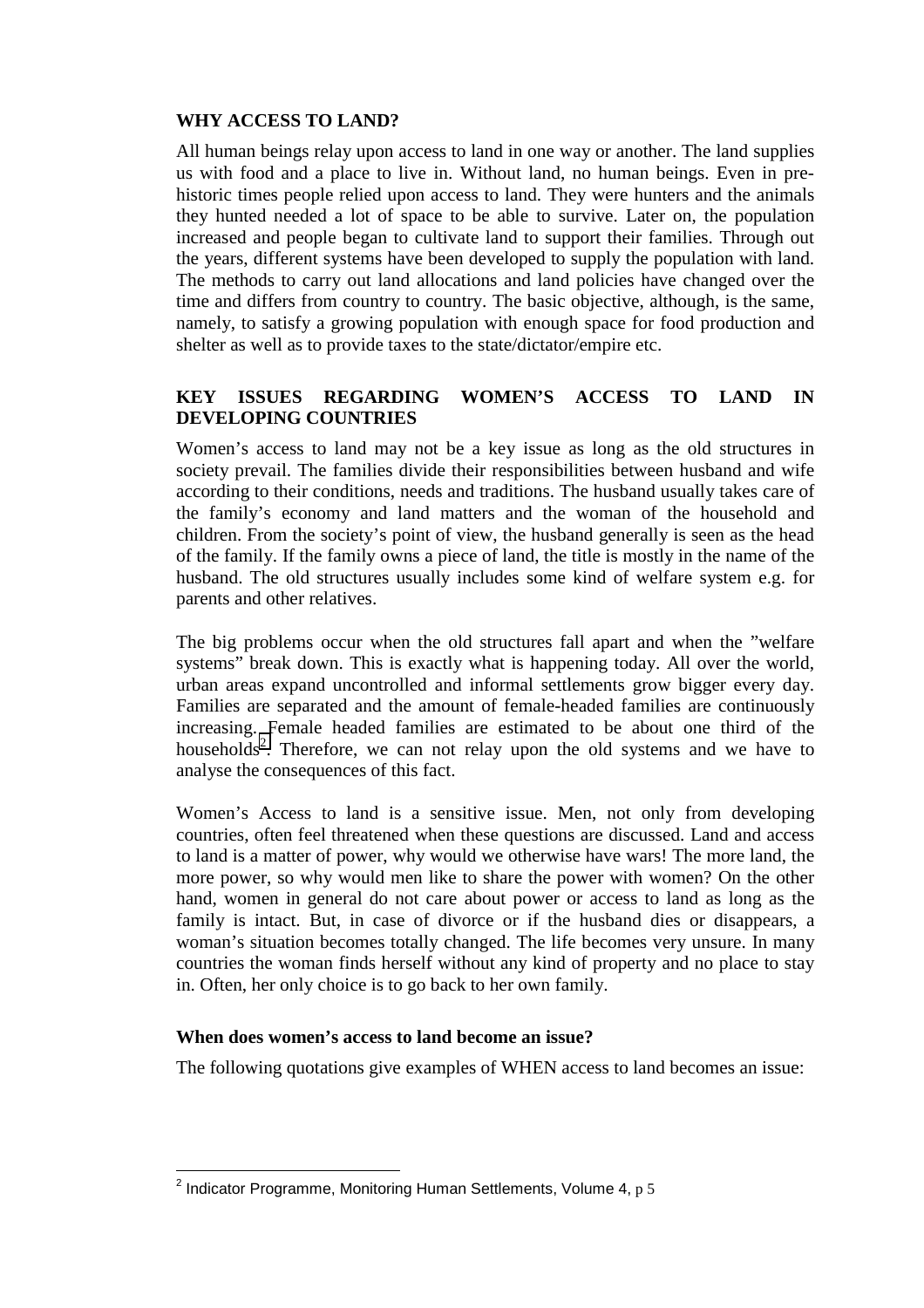"It is common knowledge that widows are quite often totally dispossessed immediately after the death of the husband. A widow is not even recognised as a person who earned part of the property or contributed to its existence."<sup>3</sup>

" The situation is bad also for abandoned women and young widows when they decide to leave the in-law family. In all cases, they left without any compensation. Many of these women came to the in-law without land, so they also left without anything. They do not have any share of the reclaimed land of the family in-law."<sup>4</sup>

"A few days after the death of my father, his relatives met together and told me that they didn't recognise me as his daughter. They said that I was born before my parents got married, then according to the Islamic tradition, I was illegitimate and therefore could not inherit my father's property<sup>"5</sup>

"Another widow stated ….., his relatives took possession of all the moveable property and all children"…………When she refused to marry one of her husbands brother ….",she went back to Dar es Salam without property or children. The reason for this action was that the husband's family had paid a high bride price for her, she was therefore their property and property can not own property<sup>"6</sup>

"Housing is a constant problem for widows…..the majority of African husbands prefer not to live in their wife´s house. Because of this, on death of the husband, the widow is at a great disadvantage since majority of widows have to vacate the matrimonial home. For 20 % of them, this was because they were told by the landlords that the contract was with the husband, not with them….. However, about 68 % had to leave their matrimonial home because they were tormented by the deceased husband's relatives who were anxious to seize the property..."<sup>7</sup>

"All the problems she has encountered have been caused by the customary laws of inheritance which prevents widows from inheriting land<sup>38</sup>

#### **Legislation and Access to Land**

Many countries have a constitution that gives equal rights to men and women, but often dual legal systems exist with one general law and one customary law. In general, the customary laws seem to take over the general laws and they are not favouring women. The logic of customary law is grounded in village life and considers communal family interest rather than individual rights.<sup>9</sup> Culture and religious traditions have a great impact on women's daily life and these traditions mainly treat women unfairly:

"The Matrimonial Causes Act in Zimbabwe is very flexible and leaves a lot to the discretion of the court. A study of all divorce cases during 1991 in the high court and in the Community Courts of Harare and Chitungwisa which involved conflicts over

 3 Exposed to social insecurity Vulnerable women in Tanzania, p 2

<sup>&</sup>lt;sup>4</sup> A study of Female Headed Households and Land Tenure" (Vietnam), p 29<br><sup>5</sup> Exposed to social insecurity Vulnerable women in Tanzania, p 13<br><sup>6</sup> Exposed to social insecurity Vulnerable women in Tanzania, p 24

 $7$  Exposed to social insecurity Vulnerable women in Tanzania, p 25

<sup>&</sup>lt;sup>8</sup> Exposed to social insecurity Vulnerable women in Tanzania, p 37

 $9$  Gender contracts and housing conflicts in Southern Africa", p 38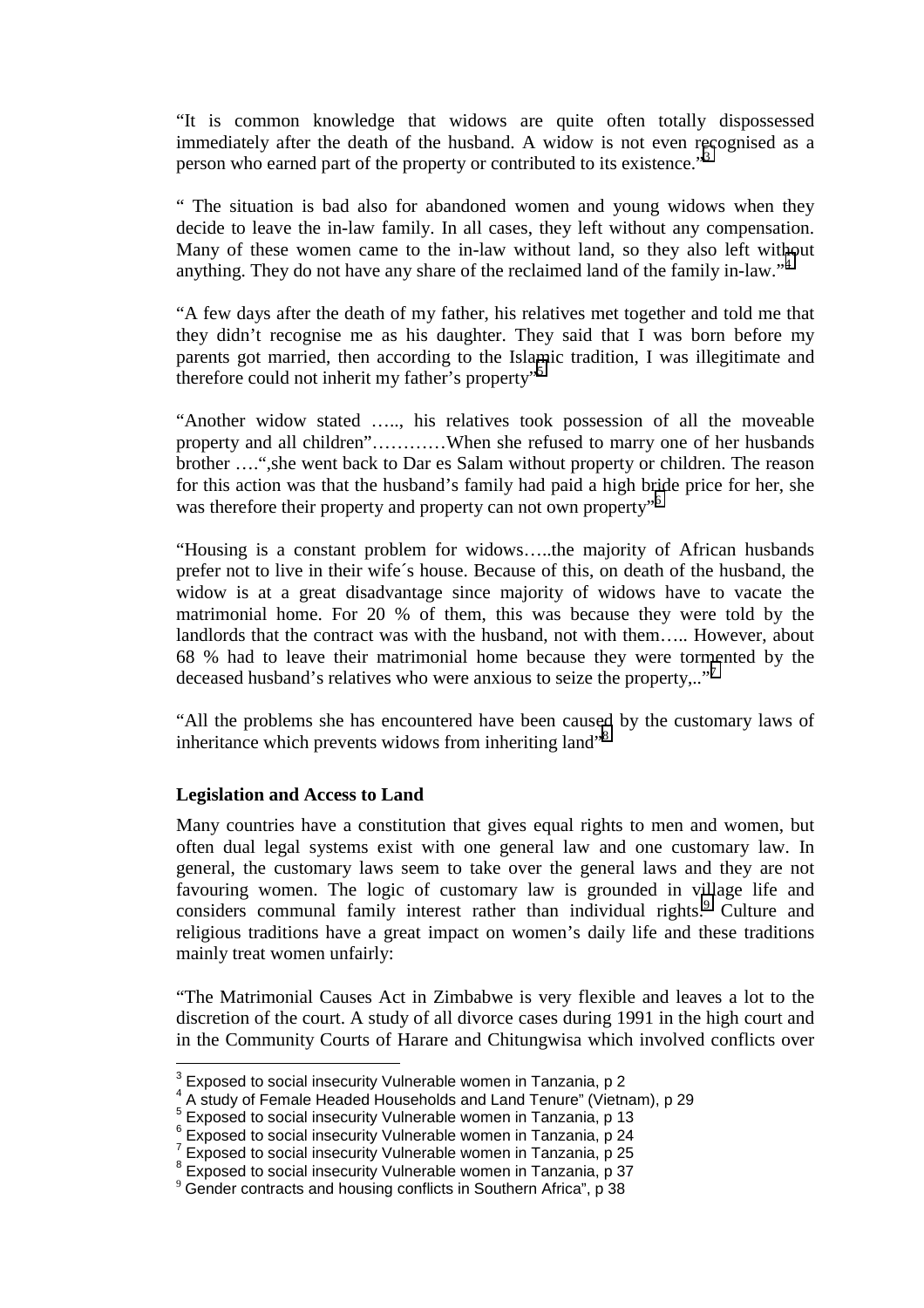urban houses was conducted in order to see how the law was implemented. By reading the judgements, one can easily identify the paragraph of the dominating gender contract saying that the husband is the sole owner of property. Judges hold strong view of matrimonial property as belonging to the husband."<sup>10</sup>

"Vietnam has lots of progress in provision of laws and policy, which do not discriminate women. In the constitution, the civil code, the land law and the marriage and family law, women are given special attention. However, the population, especially the ethnic minority population, do not know about these laws and follow therefore instead their own customs. "<sup>11</sup>

"In Zambia where there has been no legal reform to protect a wife in case of divorce, the Local Courts have fully adapted the gender strategy saying that an urban house and all other property except kitchen utensils belongs to the husband.<sup>12</sup>

"Joint ownership is possible but rather uncommon. Usually there is only one name, the husbands name, on the contract. A husband can get a deed or transfer a deed without any consent from his wife. Until recently, a married woman could not even buy a house of her own without the consent of her husband."<sup>13</sup>

### **What are the mechanisms behind the fact that women often are vulnerable in the context access to land**

The society is usually built by men, for men. This means that women have difficulties in understanding the structures in different systems. This may have to do with a high level of illiteracy among women, they usually have less access to education than men. The structure of governmental agencies may also be a problem for women. E.g., the Land Register is often centralised to the capital of a country. This means that even if a woman is entitled to get land registered in her name, she can not manage to travel outside her village because she has no one to take care of her children and the household.

The following examples indicate some of the mechanisms behind the fact that women often are vulnerable in the context access to land:

" Few women seems to know about their legal rights or entitlements"<sup>14</sup>. If you don't know your rights it is of course difficult to fight for them.

"In Lusaka a battered woman had moved from her husband to her mother. " The issue was handled in court. …"Defendant is ordered to return wife". This woman is clearly seen as a minor or even as property belonging to the husband."<sup>15</sup>

<sup>&</sup>lt;sup>10</sup> Gender contracts and housing conflicts in Southern Africa", p 21

<sup>&</sup>lt;sup>11</sup> A study of Female Headed Households and Land Tenure" (Vietnam), p 33<br><sup>12</sup> Gender contracts and housing conflicts in Southern Africa", p 23<br><sup>13</sup> Gender contracts and housing conflicts in Southern Africa", p 41<br><sup>14</sup> Exp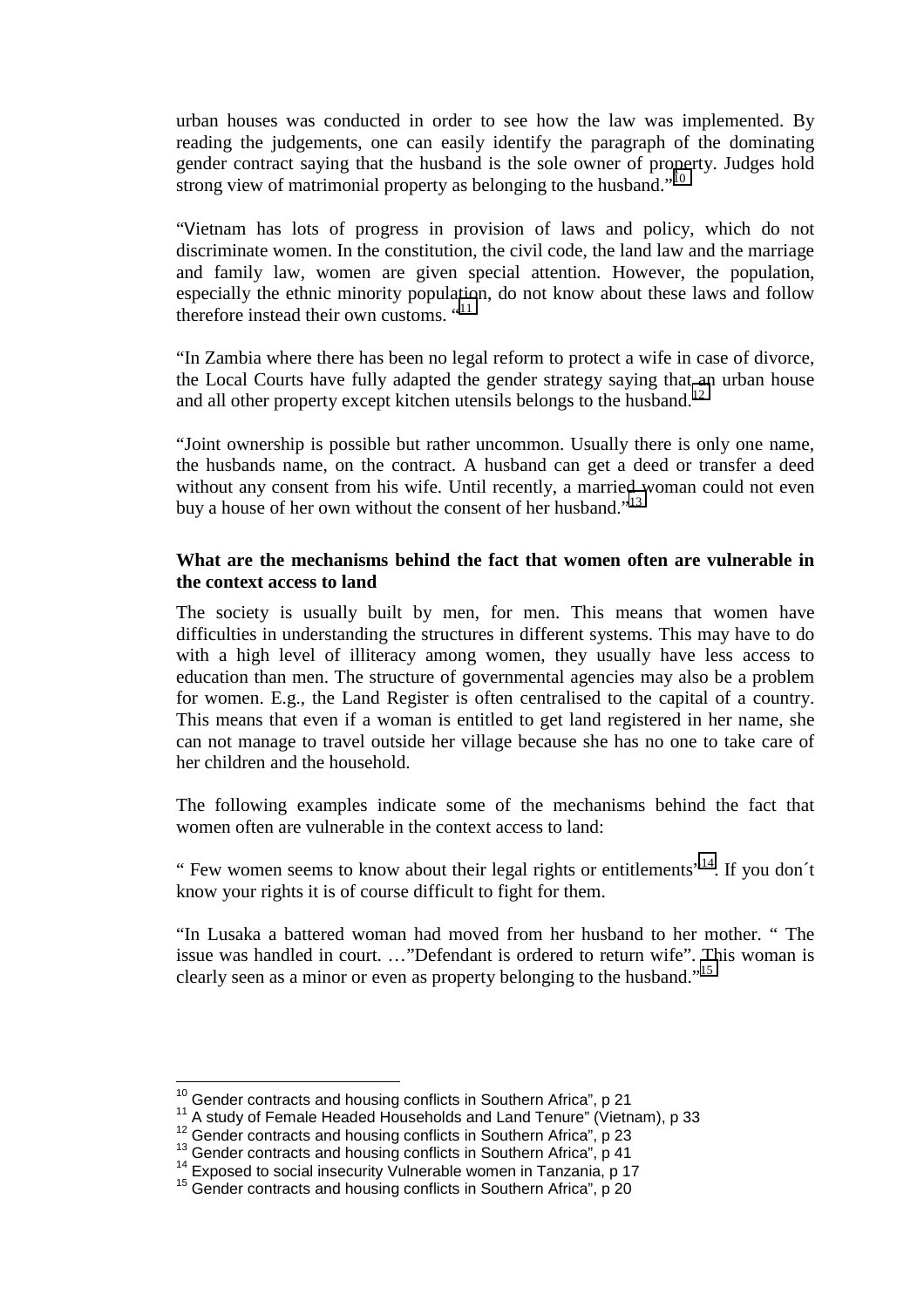Seldom women get involved in politics. This is the same situation as in developed countries, women do not have time or interest in being involved in politics. "In developing countries they need all time for their own and their children's survival<sup>1,16</sup>

"…tribes and cultures in Tanzania seem to look down on women who are not married at the age they are supposed to be. For women who bear children out of wedlock the situation is worse and for those who separate or divorce the blame is also theirs since they are supposed to tolerate any situation in marriage."<sup>17</sup>

"Some (women) would like to be able to get a loan to enable them to undertake projects or businesses that would raise their income. However, it is very difficult for them to obtain loans because they have no security.<sup>18</sup>

"Joint ownership by husband and wife is rare. The woman is secure in the house as long as she is married. But if the husband dies she can face problems. There is a new law of inheritance which gives the widow the right to the home. But "property grabbing" by the late husband's relatives still occurs. The Deeds Registry at Lusaka City Council is not aware of the problem and refuses to change the ownership in the name of the Administrator to protect the widow."

### **JUSTIFICATION TO GIVE WOMEN ACCESS TO LAND**

Women's contribution to the survival of the family is often at least as high as the husbands, although this may not always be possible to count in money. E.g., women invest energy and resources in their houses but this can be difficult to estimate.

Women are often deeply involved in cultivating land. In Tanzania, the agriculture sector employs about 90 % of the country's foreign exchange (Tanzania). Out of the total active population engaged in agriculture production,  $75\%$  are women.<sup>19</sup>

If the traditional family is dissolved, the woman usually takes care of the children. Beside the fact that her economic situation becomes problematic, her need for a secure place to stay in becomes even larger the moment her husband disappears. The least a woman needs is to have a place to stay in, in this situation.

#### **WOMEN'S STRATEGY TO IMPROVE THEIR ACCESS TO LAND**

One strategy for women to improve their access to land, is found in Kenya. Thousands of women get together in hundreds of groups. "Women get together specially to pool their savings to buy land, or to start some economic activity that will eventually enable them to do so.<sup>20</sup>

The situation for women to get access to house and land can obviously be quite problematic and women often feel that they will not be successful in trying to get the

<sup>&</sup>lt;sup>16</sup> Exposed to social insecurity Vulnerable women in Tanzania, p 19

<sup>&</sup>lt;sup>17</sup> Exposed to social insecurity Vulnerable women in Tanzania, p 2<br><sup>18</sup> Exposed to social insecurity Vulnerable women in Tanzania, p 17<br><sup>19</sup> Exposed to social insecurity Vulnerable women in Tanzania, p 6<br><sup>20</sup> Woman in hu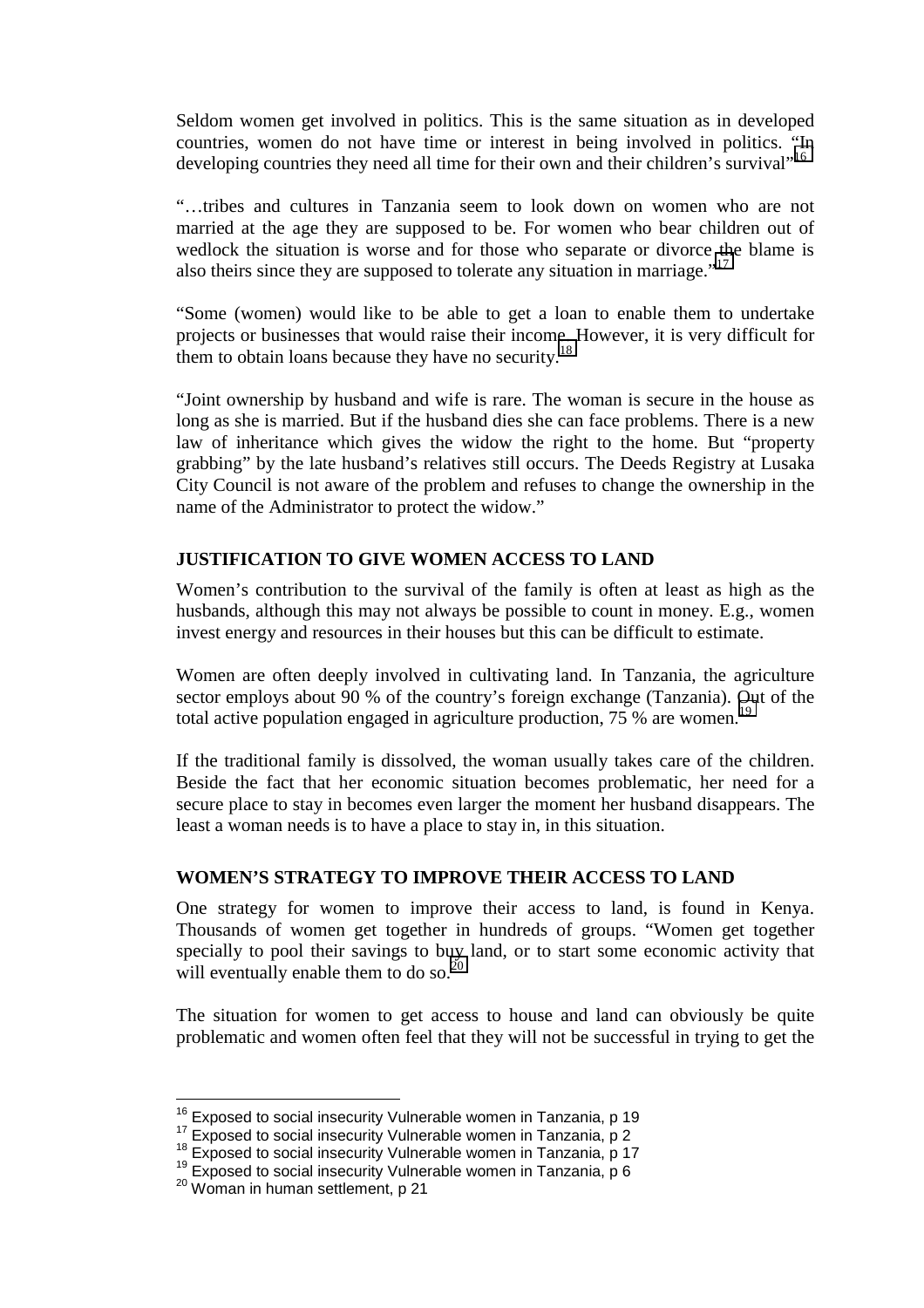legal right to the land or the house. Their strategy can instead be to gain control over the house by having it transferred to and registered in the name of the eldest son.  $21$ 

## **EXPERIENCES FROM LAND ADMINISTRATION PROJECTS WITH A GENDER COMPONENTS**

### **Vietnam**

The Vietnam-Sweden Cooperation Programme on Land Administration Reform, carried out by General Department of Land Administration (GDLA) together with Swedesurvey, supported by Sida, includes a major component of gender awareness. The program includes 6 sub projects, namely legislation, cadastral mapping, land use planning and mapping, land valuation, LIS and program management. Each sub project is responsible to contribute in one way or another to improve the gender situation in the Land Administration Branch in Vietnam. From the starting point, the GDLA staff was not aware of the fact that there were any problems of this kind in Vietnam and the gender issues were not taken into account as a real problem. Throughout the project these issues have been highlighted in different aspect, and the gender awareness is increasing among the Vietnamese staff as well as the Swedish technicians. E.g. the legislation project has realised that the knowledge about the new land law is low among common people. Information campaigns are therefore planned. The LIS project is designing a system so that it can provide statistics about gender etc.

One study, "A study among Female Headed Households and Land Tenure" , VIE 99/1-5, Ms. Nguyen Nhat Tuyen, concerns ethnic minority women in the mountain areas. Some recommendations, among others, are: *"*

- *To change gradually the attitudes of men vs women's status, a wide dissemination is needed amongst the population about the rights and responsibilities of both men and women to make them aware about their possibilities to become a changing agent in the process of the implementation of the land law. In the short term the staff of the land administration branch are the pioneers in working with the population to make them understand the objectives and the process of LUCs. To achieve progress some short training courses should be designed for the special needs of approaching low educational levels living in isolation in mountainous high land areas. The courses should also target the ethnic minority staff to work at the grass-root levels. Gender issues are recommended to be included in the curriculum.*
- *To raise awareness among men and women (especially targeting the young, school children) about gender equity in appropriate environment, such as in school, WU meeting, peasants meetings, during festivities and market activities where there is a big audience. The meeting organized by the WU at local level was found in many other places as a good measure to make information reach women. This type of meetings can also include other topics for women to discuss about their concerns and help them to build the solidarity, self-esteem and confidence. To attract women to attend the meetings it is good to have some economic/health activities integrated in the programme. The law can be included in these meetings, but the use of*

 $21$ 21 Gender contracts and housing conflicts in Southern Africa", p 29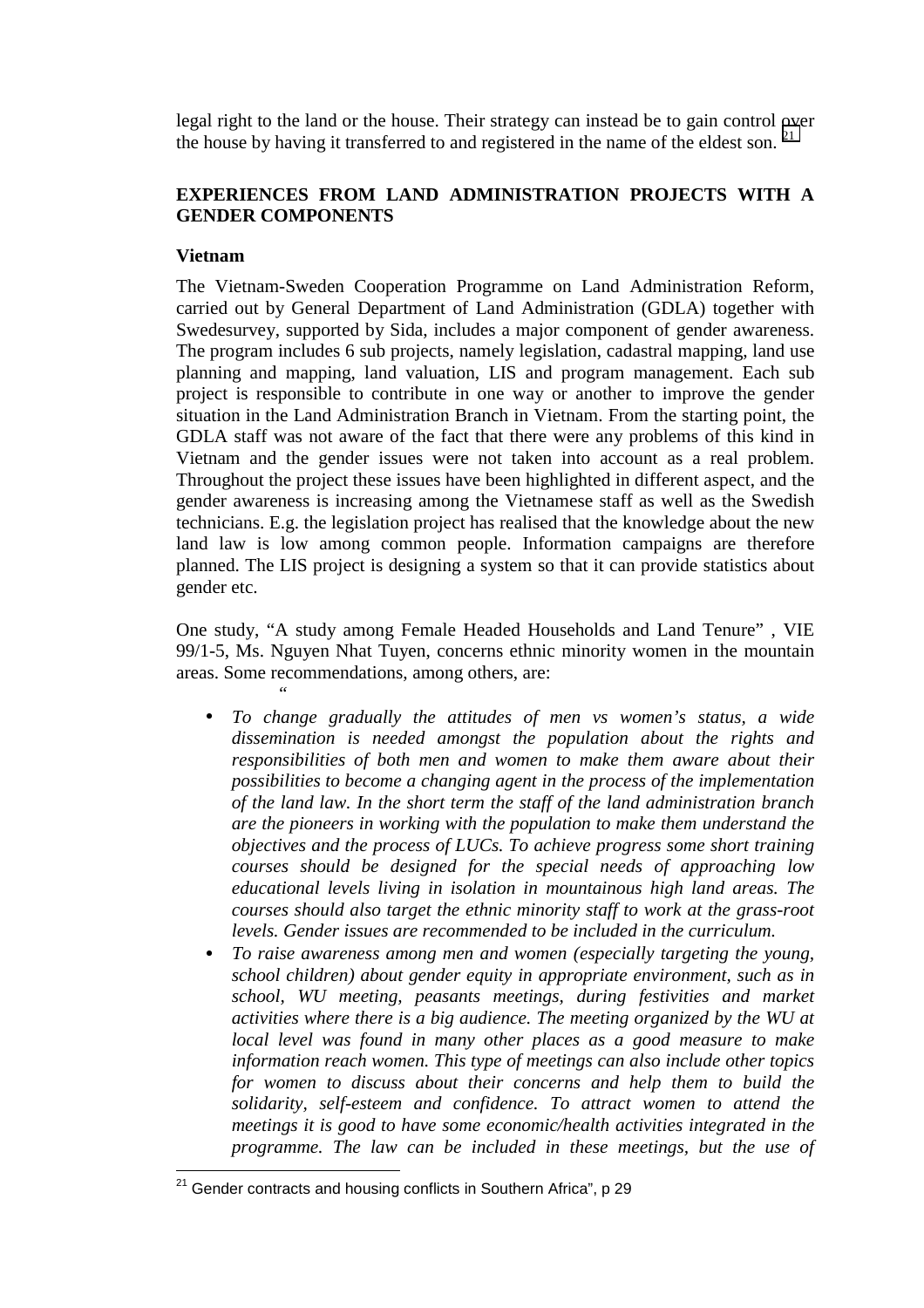*difficult terms has to be avoided and rather give cases to discuss and find the problem and solution by the women participants. The venue and the timing of the meeting have to be acceptable by the majority of the target participants and not constrain the traditions.*

- *The land administration office has to be aware of the risk of exclusion of one group of women from the right they have according to the law. To ensure the gender equity is to ensure the right to have access and control over the land that can support the living in the special group of FHHs.*
- *The land administration branch continues the work started by a working group on ethnic minority issues and besides assigns staff to up-date the information and progress of the work. This work has to be done in cooperation with researchers, social scientists and women's studies experts to give a broad picture of the population that may be affected while implementing the law. This data and research findings would enable the policy makers to adjust the policy for the benefits of the whole population.*
- *The land administration office has to produce under law documents to give guidance for implementation of the law. …"*

### **Egypt**

In Egypt a Gender Study is conducted within the Egyptian-German Cadaster Project –EGCP\_ "Promotion of the cadaster". From this study following findings are found: The proportion of female landowners in one of the project areas was quite high, 36 % but the management of land and land use of its outputs rests with the male of the household. Female land owners only marginally participate in ownership investigations because they are not accustomed to dealing with formal procedures. In case of the husband's death, the widow has a guardian who looks after the land affairs. A woman who inherits land from her father is more or less expected to hand over the land to her brothers (the share of a female is one half of the share of the male when both have the same relationship to the deceased). Female illiteracy in Aswan Governorate is 65 % 1992 compared to men 50 %. The female-headed households are estimated to be 17-20 %.

The project included a study of the gender situation among the staff within the Egyptian General Survey Authority (ESA). Only 2 % of women in ESA did not have formal education against 41 % of males who are illiterate. In spite of relative high qualifications, women have less remunerated positions.

Findings within the project, among others, were:

- To appoint female staff to assist with the development of material and messages which specifically address to female target groups;
- That selected female employees be trained to assist in the informational campaigns to address female land owners;
- The government institutions have successfully used village women leaders to spread messages. With some training on cadastral technical training procedures and legal aspects of land registration they could become efficient intermediaries between ESA and local women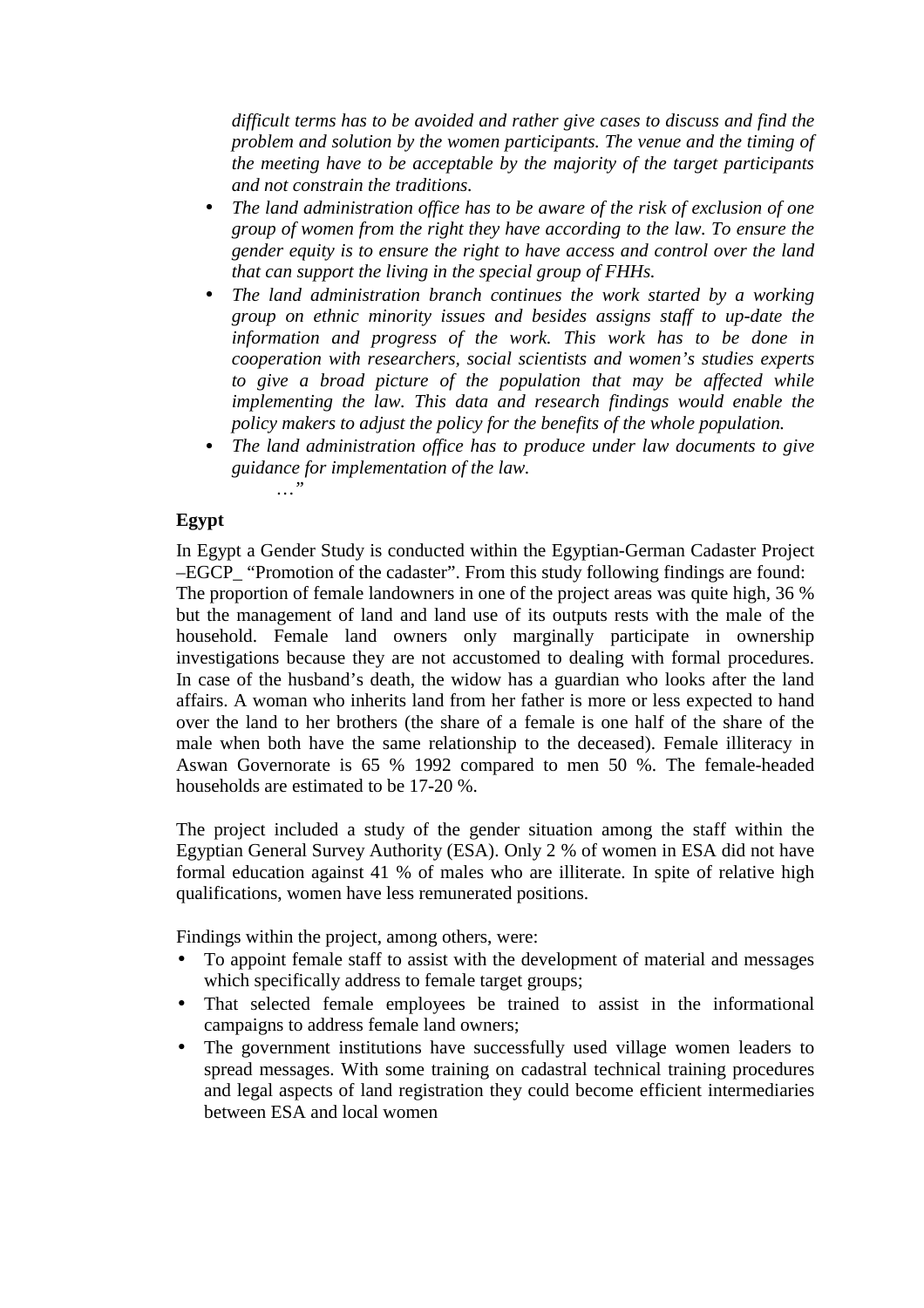#### **Mozambique**

Sida has supported a long term program in Mapoto with Mozambique's National Surveying and Mapping Department, (DINAGECA). The program includes one identification and adjudication process. The customary laws are very influential in Mozambique and the project took place in an patrilineal system area where women only have access to the husband´s family land. In order to speed up the identification process, the local administrative structure together with DINAGECA decided that, in absence of men, the women should be the title applicants, as they were the ones to work in the field. Therefore, some of the titles were given to women, despite prevailing customs in the area. An evaluation team, appointed by Sida, Sida 97/15, exposed that the women did not understand what it meant to hold a title. Therefore, in reality, women did not assume the role of titleholder. The conclusion is that the title will not give them control of the means of production unless they accept this control and that they are prepared to deal with the potential conflict with their husbands.

### **ABOUT STATISTICS**

Below are some gender statistics aggregated

- Even though females comprise more than 50 % of the world's population, they only own 1 % of the worlds wealth<sup>22</sup>
- It is estimated that 70 to 80 % of refugees world wide are women and children<sup>23</sup>
- According to statistics of the population census in Vietnam in 1989, female headed households make up a total of 27 % of all households in Vietnam.
- According to the 1990 Population and Housing Census in Uganda, 45% of the female population have never been to school<sup>24</sup>
- Female literacy rates are low: 20 to 50 percent of males level<sup>25</sup>

There is a general lack of information about women's situation. It is therefore important to promote systems that can provide gender sensitive systems. This should be considered when e.g. LIS systems are created.

## **WHAT GLOBAL, NATIONAL AND LOCAL INITIATIVES ARE NECESSARY?**

To be able to improve women's situation regarding access to land, it is necessary to get an insight about the problems, not only in developing countries, but all over the world. We all have a responsibility to stress these issues. It has to do with what kind of world we would like our children and grand children to take over (we might have daughters or daughter-daughters and they may become widows or even get divorced!). It has to do with attitudes, knowledge and power. We all have to take every opportunity to stress these issues. We need to start from the moment a child is born. We need to teach our children that all people have equal rights. This has to continue in school.

<sup>&</sup>lt;sup>22</sup> Women in Human Settlement, p 6

<sup>&</sup>lt;sup>23</sup> Indicators programme, p 29<br>
<sup>24</sup> Women´s access to land, p 105<br>
<sup>25</sup> Women in Human Settlement, p 6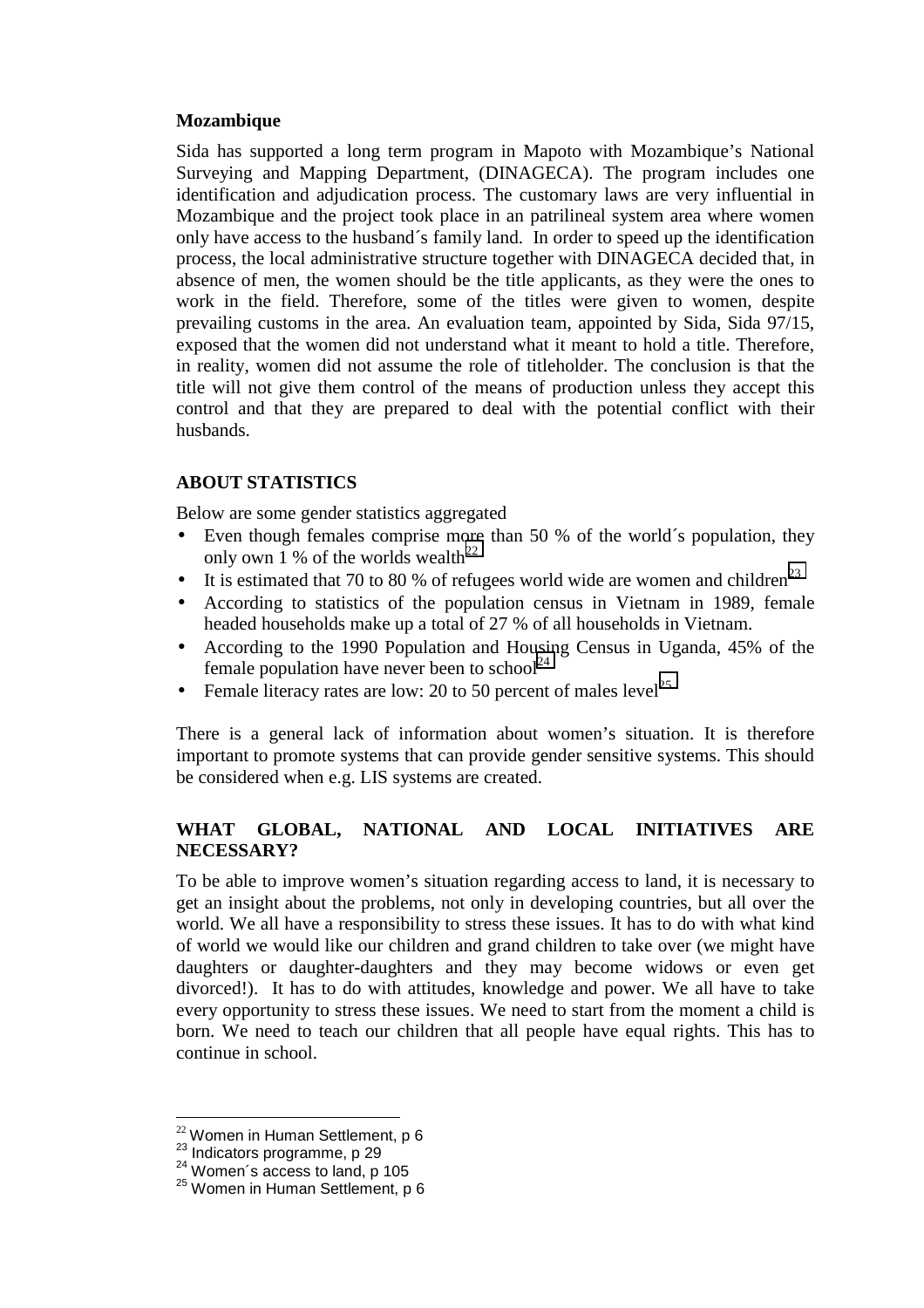Not only developing countries disfavour women. The societies in Western countries are certainly not equal societies and market driven economies are probably less gender sensitive than communistic states. Let me give you an example from Vietnam. During the communistic era, the constitution gave men and women equal rights. During the Vietnam War in 1970ies, women had to take over from men regarding labour, politics etc. Therefore, women have been quite visible in all activates in the society. Unfortunately, this trend is regressing, probably due to an emerging market economy and the old feudal structure is taking over again.

I am sure that we all understand why everybody should have a fair chance to have a place to stay in, earn their own living without being dependent in an other person's goodwill. The problem is to gain insight and knowing what to do.

A lot of activities are ongoing with the objective to improve women's situation in the world. At the **global level** governments have committed themselves to work for women, e.g. Forth World Conference on Women, Beijing Platform for Actions:

"Men and women shall have full and equal access to economic resources, including the right to inheritance and ownership of land and property…" (Beijing Platform for Action, paragraph 63 (b),

The Conference on Human Settlements (HABITAT II):

"Governments at the appropriate levels, including local authorities, should nevertheless strive to remove all possible obstacles that may hamper equitable access to land and ensure that rights of women and men related to land and property are protected under the law. (Global Plan of Action: Strategies for implementation B para 55).

This is fine, this gives us a platform to stand on, but nothing will happen if it is not followed up at national and local level.

From the **national level**, Mrs Anna Lindh, Minister of Environment, Sweden, at her welcome speech at the international workshop on Women´s Access, Control and Tenure of Land, Property and Settlement, 1995, exemplified measures used in Sweden in order to increase women's rights and increase the possibilities to participate on an equal basis with men (Sweden is supposed to be one of the most equal societies in the world):

- The most important measure is the right for women to work. The opportunity for women to support themselves, to choose whatever occupation they find interesting, to have the same conditions as men in working life, is a necessity in order to reach equality between men and women.
- The second prerequisite is the possibility to get childcare and care for elderly.
- The third is political reforms in the field of economic, social and family policy that contribute to the development.

Governments must increase the education level among the population and they must include the girls. Also, governments must dismiss information about legal rights. To be able to supervise the trends we need statistics. All governmental systems should be able to provide gender sensitive statistics.

**Every sector** has to contribute. As far as land surveyors are concerned they have a lot of possibilities to promote equal access to land. Therefore a task force group has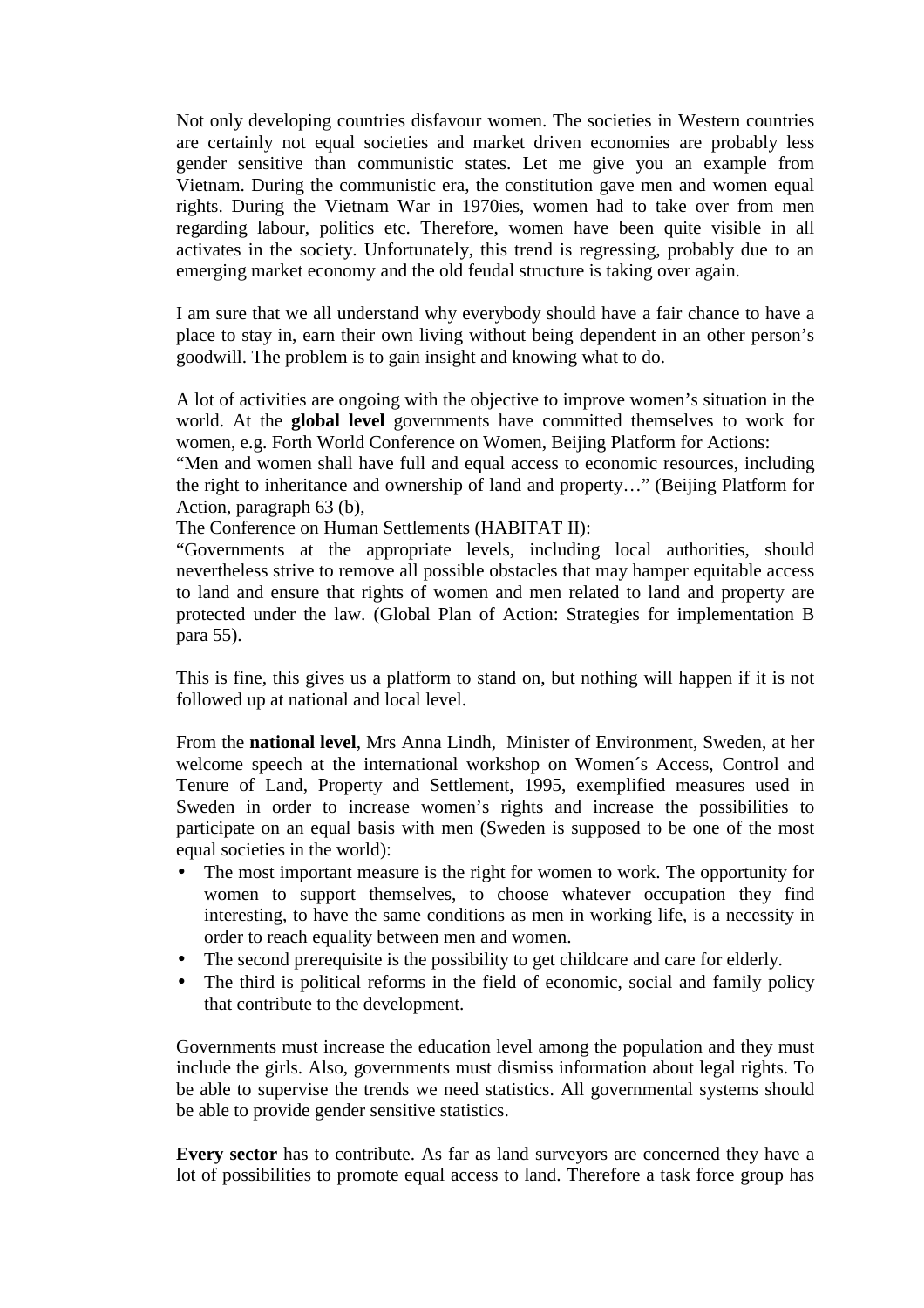been established within FIG, Commission No 7, regarding Women's Access to Land. The objective of the Group is to highlight the Land surveyors possibility to play a crucial role in protecting women's rights and to ensure that women can actively participate in the different processes. The following examples show how land surveyors may have impact in women's access to land, in different ways:

- 1. When allocating land, the land title can be issued in the names of both husband and wife;
- 2. When developing cadastral systems, the system should be able to accommodate a common or joint title;
- 3. In the land use planning process, both men and women should be engaged;
- 4. Decentralising the Land Register may make it easier for women to apply for a title;

**Financial institutes** should look over their conditions to grant loans to women. Even in Sweden, women have problems getting loans because they are women. Financial institutes are not used to and not familiar to business conducted by women.

**Political organisations** all over the world should consider what they can do to facilitate for women to participate in politics.

The **local level** is where you and I can do something about the situation. **Men** need to be engaged to solve the problems because they are the ones that have the power. Therefore they also need to understand why this is important for men. This could be exemplified by a new phenomenon coming up in some Asian countries; girls, if they have a choice, prefer to remain unmarried and have no children. In the short term maybe this is a successful behaviour both for the girl and the society, but not in the long term. Instead, "the society should realise that young girls are future investments as far as development and reproduction is concerned. "<sup>26</sup>

**Women** must be made to understand what they can do themselves. Probably, the greatest problem is women's lack of education. In the study carried out among minorities in Vietnam following statement is found, "Lack of education, information and communication are the main obstacles for female headed households to be aware of their rights. Without this awareness women are only some objects that can be trade by family."<sup>27</sup> This statement seems to be adequate for many women in many countries. Many of the problems are connected with lack of information. People (both men and women, but especially women) just do not know their rights and responsibilities. Dissemination of information is therefore necessary.

### **ACKNOWLEDGEMENTS**

 $\overline{a}$ 

My best acknowledgements to Lillemor Westin who helped me to improve the English in this paper and to my family who didn't complain when I was busy writing at evenings and weekends. I also acknowledge the National Land Survey who supported my travel to Australia.

<sup>&</sup>lt;sup>26</sup> Exposed to social insecurity Vulnerable women in Tanzania, p12<br><sup>27</sup> A study of Female Headed Households and Land Tenure, (Vietnam) p 33